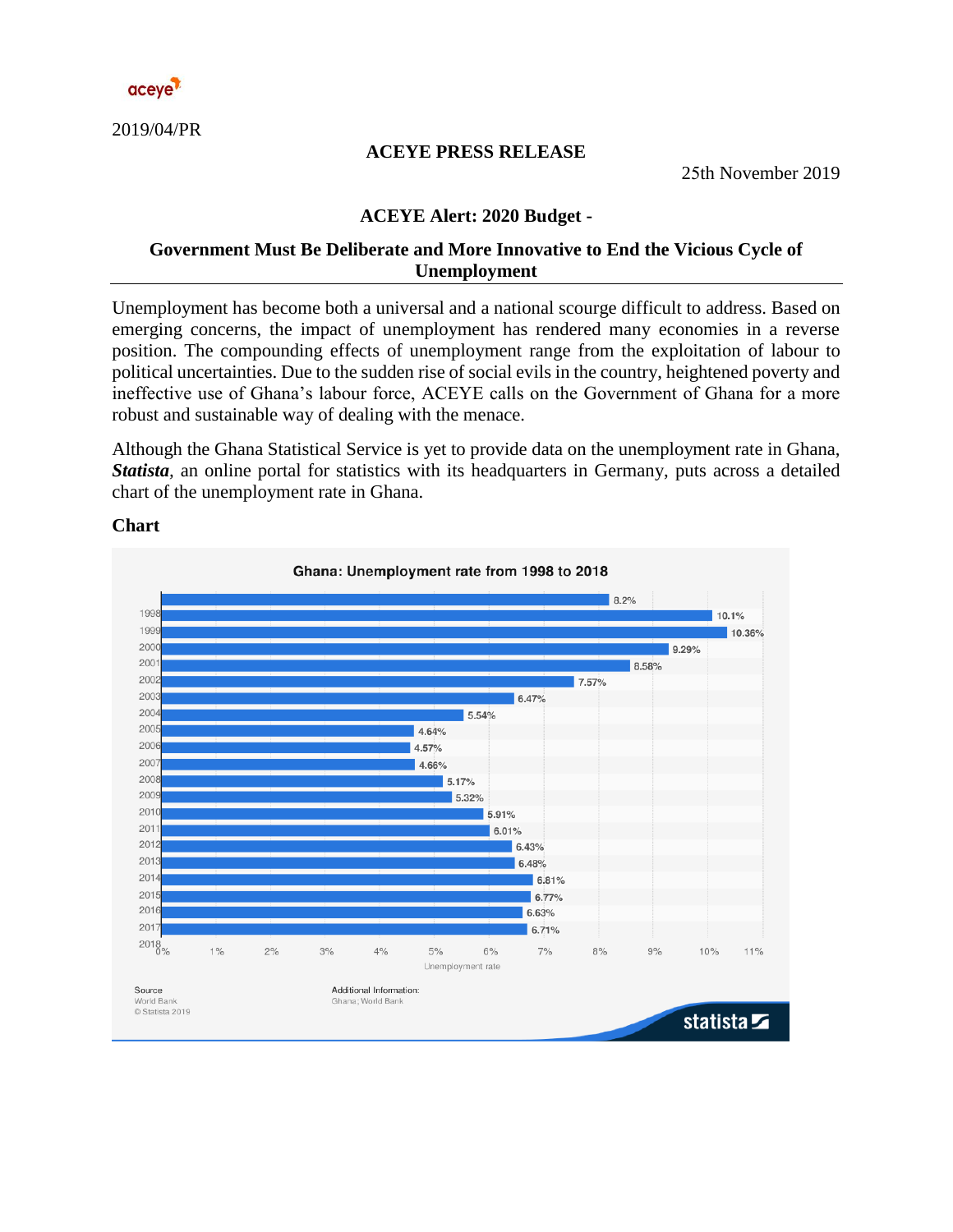

The graph depicts that the unemployment rate in the country rose from 8.2% in 1998 to 10.39% in 2000. From 2000 to 2007 the unemployment situation improved stealthily falling from 10.36% to 4.57%. The unemployment rate began to worsen from 2008 to 2018 such that it stood at 6.71% in 2018.

The shift from the last decade to recent times suggests that the unemployment rate has been rising. This is evident enough to affirm that little progress has been made in the fight against unemployment despite the numerous social intervention policies and the role of active stakeholders whose contribution cannot be understated.

## **The Government's Position and The Alarming Employment Rate Figures**

Despite the interventions by various successive government in reducing the impact of unemployment, several factors such as 'political figures' stemming from inaccurate and inconsistent data from credible sources undermine this development. This suggests that while Government may ride on the back of figures which may not be a true reflection of happenings on the ground, the consequence to this put the country at risk. For example, according to the Finance Minister, interventions such as planting for food and jobs "also created significant jobs along the commodity value chain. A total of 746,601 and 794,944 jobs were created in 2017 and 2018 respectively. About 94 per cent of these jobs are linked to farm level employment, 4 per cent to value addition and postharvest service provision and the remaining 2 per cent to extension delivery and ICT". In total, the current government claims it has created 1,540,945 within two years under this initiative.

During the launch of "Planting for Food Jobs" at Goaso, the President stated "This programme will create 750,000 jobs in both direct and indirect employment "This suggests that government has created extra 790,945 jobs if the president words were based on available data for a reliable forecast. Such a difference is alarming and needs further probing. What type of jobs were created? How many of such people employed are still at post? The country has seen many such social intervention programs in time past which are ineffective today.

The collapse of many of such initiatives since independence such as Ghana Youth Employment and Entrepreneurial Development Authority (GYEEDA) suggests that these initiatives are not sustainable. The government must learn from its history. The government must concentrate on creating a conducive environment for businesses to thrive. The government must provide details of how it arrived at a million jobs it says it has created under the Planting for Food Jobs initiative. The impact of such temporal interventions is evident in the country where young people are continuously using all mediums available to them to channel their grievances mainly in line with rising poverty gap and unemployment.

# **The Financial Sector, Nation Builders Corps and Employment Concerns**

In May this year, licenses of 386 financial services were revoked Similarly, In November this year, more than 6000 direct jobs have been lost due to Stock and Exchange Commission's revocation of license. Following the Consolidated Bank of Ghana's (CBG) formation as a result of merging 5 banks, more than 1,700 jobs were lost.